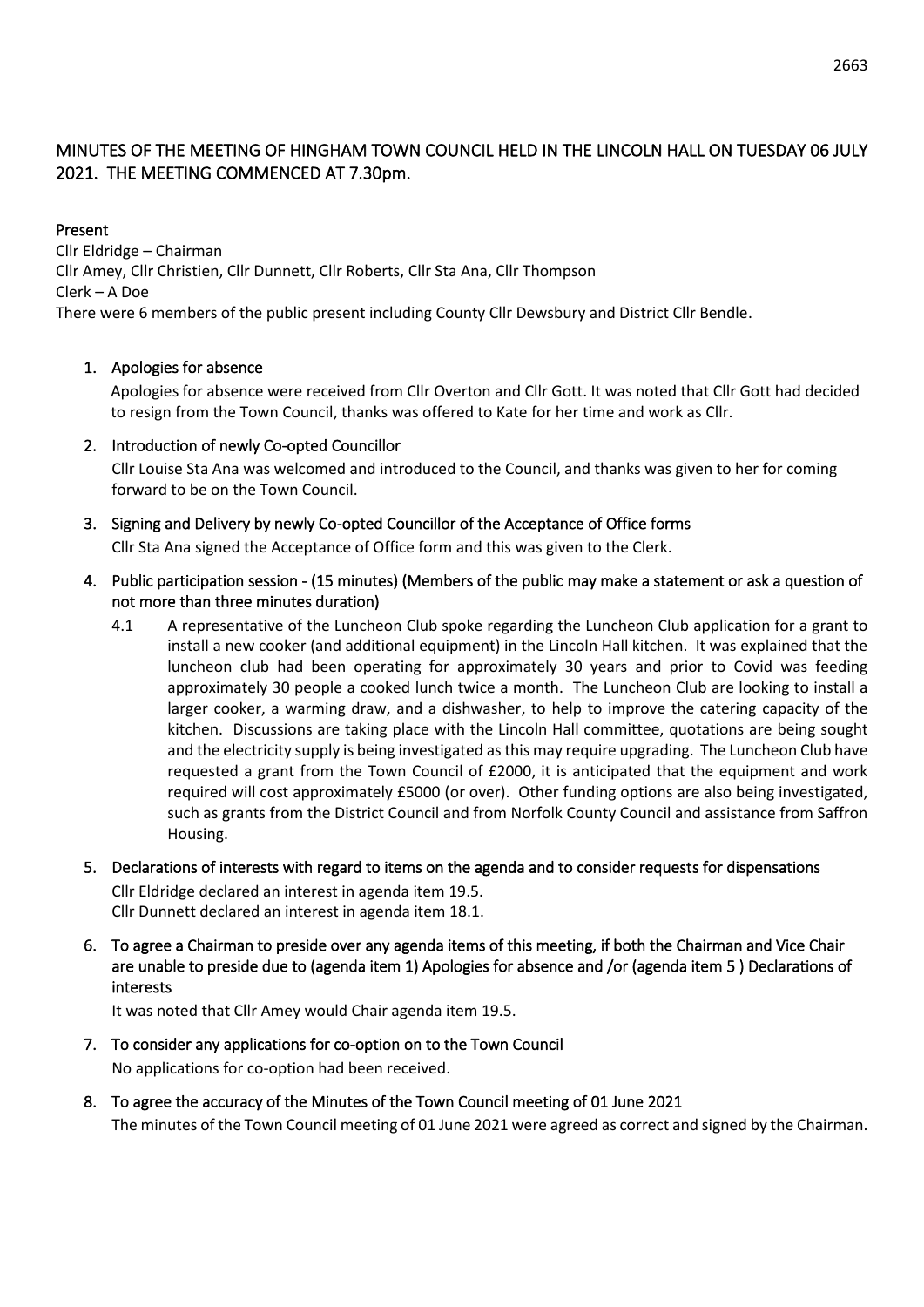## 9. Matters arising from the Minutes of 01 June 2021 (and other updates contained in a written Clerks report circulated prior to the meeting – See Appendix A)

The Chairman advised that he had contacted the Diocesan Office regarding the possibility of Ladies Meadow being acquired for community purposes and as yet had not received a response.

## 10. To offer the best thanks of the Town Council to Rev. Colin Reed for his work as Rector of Hingham

The Chairman gave a speech to give best thanks to Rev. Reed on behalf of the Town Council and the community, for his hard work and commitment to community involvement during his time as Rector of Hingham. A round of applause was given for Rev. Colin Reed.

Rev. Reed spoke to say how he had enjoyed his time in Hingham, being that it was a special place and community with people with many differing views working together. He has been part of, and involved with the wider community, being able to be there for many residents, not only those who were a attendees of the church.

## 11. Working Party Reports

There had not been any working party meetings and therefore were no reports.

## 12. Reports from representatives on external bodies/ attendees of external meetings/training

- 12.1 Lincoln Hall Cllr Christien reported that the new curtains were due soon and that new flooring in the foyer was due to be installed in September. The Lincoln Hall Committee were seeking a volunteer to fill the vacancy of Treasurer.
- 12.2 Community Car Scheme **–** It was reported that the Community Car Scheme were seeking a new Coordinator.
- 12.3 Police Safer Neighbourhood Team **–** Cllr Roberts reported that he had attended the Wymondham SNT priority setting meeting online and that the event was poorly attended. The priorities have been set as Speeding / Road Safety, Drugs and Anti-Social Behaviour (it is intended that the priorities will be set every 3 months, Cllr Roberts advised he was happy to attend future priority setting meetings if able to do so).

It was queried if the data collected from the Council's SAM sign was given to the police, the clerk advised that it wasn't as the police had always advised that they did not wish to receive it.

## 13. General Correspondence (information/circulars etc)

## **13.1 Norfolk County Council - Market town cycle parking**

The Clerk advised that she had responded to advise where cycle racks were currently located, and advised that the cycle parking area in the Market Place by the junction of Bond Street was never used as it is not obvious as a cycle rack, she had also enquired if money could be available through the project to install the cycle racks that the Town Council had in storage. The Clerk had requested to meet with the officer dealing with the project and as yet had not had a response.

## **13.2 Norfolk County Council - Invitation to Bid for Parish Partnership 2022/23**

## **13.3 Norfolk ALC - Queen's Platinum Jubilee Beacons**

The Clerk is to forward the information on to the school, Sports and Social Club/HPFA and Hassingham House being that these organisations may wish to put on events to commemorate the Queens Platinum.

## **13.4 Norfolk ALC - Safer Norfolk Plan 2021-24**

## **13.5 The Post Office – Currently unable to reinstate the Post Office service in Hingham**

The Clerk advised that she had spoken to Wendy Hamilton Post Office Area Network Operations Manager who had advised that the options for Hingham is either an outreach service where an existing Post Master visits Hingham to provide the service within an existing premises or a mobile Post Office van. Wendy had advised that The Post Office were not currently funding the setup of permanent Post Office counters within community shops (such as in Rocklands). Wendy had advised that she will continue to try to find a solution for reinstate the PO service in Hingham, but as yet existing PO services nearby were not fully operational.

The Clerk had also spoken to the Sub Post Mistress at Eaton, where the PO (and a shop) is within the pub, the Sub Post Mistress (who is also the publican) had advised that the process to open the PO was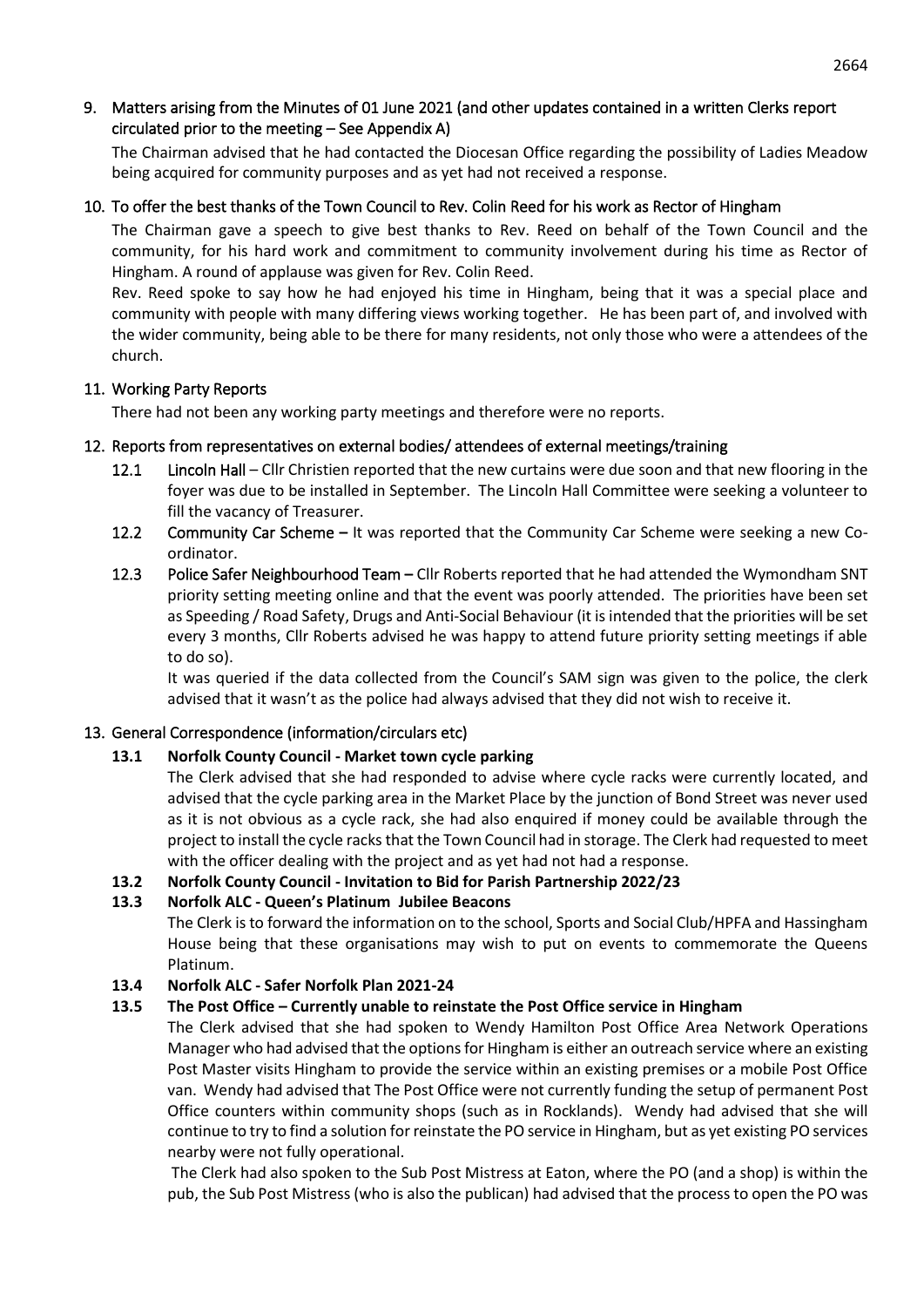complicated and took a long time, that staff are employed by her and a salary is not provided by the Post Office.

- **13.6 Luncheon Club – Provision of a cooker at the Lincoln Hall**
- **13.7 Norfolk ALC - 1 July 2021**
- **13.8 Norfolk Police – E Scooter Advice**
- **13.9 South Norfolk Police - Wymondham SNT Priorities Update**
- **13.10 South Norfolk Council - South Norfolk Community Award**

It was suggested that the volunteers who set up and co-ordinated the Hingham Helpers should be nominated.

- **13.11 Temporary Road Closures for roundabout construction– Great Ellingham Bow Street and Hingham Road 19th July to 3rd September 2021**
- 14. Correspondence (not for public inspection) as addressed directly to Hingham Town Council (from residents etc.)

None

# 15. To discuss and agree any required responses/actions in relation to any item(s) of correspondence

Ref 13.10 **-** Clerk to make the Hingham Helpers nomination for the South Norfolk Community Awards.

## 16. District Councillor's report

District Cllr Bendle reported that the new joint website and email addresses for Broadland and South Norfolk Councils are up and running although there are a few issues.

The Local Plan Village Clusters consultation is underway to enable land to be allocated for development as negotiated with the individual parishes.

As an interested party in the Norfolk Strategic Flood Alliance, South Norfolk Council are looking at land owner obligations and how flooding issues can be dealt with through the planning application process.

## 17. County Councillor's report

County Cllr Dewsbury reported that face to face meetings were now taking place wearing facemasks and with appropriate distancing. NCC are helping to build stronger communities with a new social infrastructure fund and also looking at ways to help businesses survive and plan for the future.

The Better Broadband for Norfolk project has increased broadband coverage from 42% in 2011 to approximately 95%. Phase 3 of the project hopes to provide for the remaining 5% in harder to reach locations. NCC are also aiming to get 100% mobile phone coverage, with local operators working together to provide SRN (Shared Rural Network ) to enable the operators to share masts, and use some of NCC high buildings, to try to reach the 'not spots' and areas of partial coverage.

Norfolk Strategic Flood Alliance has identified sixteen sites across Norfolk that are regularly at risk of flooding. These sites will form the first locations that the NSFA will inspect with a view to proposing how to minimise or mitigate local flooding risk. It also hopes to encourage people to have their own personal flood emergency plan.

Norfolk Fire Service have launched a project to turn 65 old fire fighter helmets into works of art. They are asking amateur or professional artists to send in ideas for designs to be painted on the helmets. 65 designs will then be chosen and the helmets sent to those artists. The finished helmets will be displayed in Norwich at an exhibition then will be auctioned off and the proceeds given to the Fire Fighters Charity and Break.

## 18. Planning Decisions

- 18.1 2021/1110 Lean to barn for storage of agricultural machinery College Farm Southburgh Lane Hingham NR9 4PP - Prior Approval not Required
- 18.2 2021/0941 Replacement of windows and new doors to rear (north elevation); replacement doors to front elevation

The Watermill Deopham Road Hingham NR9 4NL - Approval with Conditions

18.3 2021/0951 - Erection of a two storey side extension to chalet. 19 Dereham Road Hingham NR9 4HH - Approval with Conditions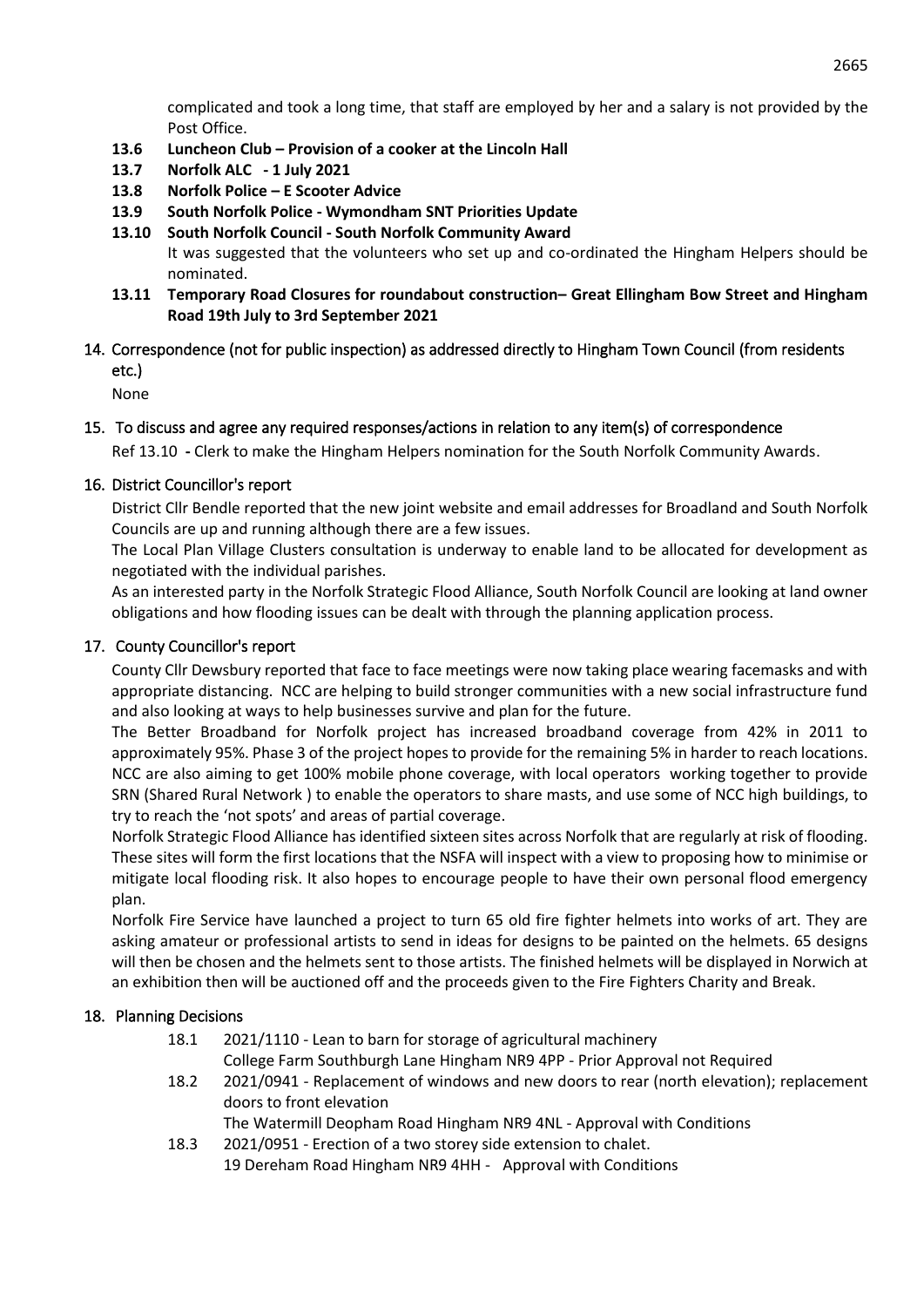- 18.4 2021/0940 Proposed removal of existing stable block and erection of new timber cart lodge. 27A Hall Moor Road Hingham NR9 4LB - Approval with Conditions
- 18.5 2021/0894 Proposed Side Extension to Provide Dynamic Test Facilities 22-30 Ironside Way Hingham NR9 4LF - Approval with Conditions
- 18.6 2021/0803 Replacement of Agricultural Storage Barn The Watermill Deopham Road Hingham NR9 4NL - Approval with Conditions
- 18.8 2021/0715 Demolition of existing barn and workshop and erection of dwelling with garage and tractor shed. - Barn West Of Watton Road Hingham Norfolk - Approval with Conditions

## 19. Planning Applications (as notified by SNC for consultation)

- **19.1 2021/1019 - Location: Land West Of 19 Low Road Hingham Norfolk Proposal: Outline planning permission for a new bungalow Application Type: Outline Planning Permission -** The Council agreed to recommend that the application be approved
- **19.2 2021/1141 - Location: Watton Road Farm Watton Road Hingham NR9 4NN Proposal: Change of use from agricultural land to garden curtilage and erection of steel framed storage building for garden equipment. - Application Type: Full Planning Permission** The Council agreed to recommend that the application be approved
- **19.3 2021/1216 - Location: 17 Low Road Hingham NR9 4NG Proposal: Erection of a double garage - Application Type: Householder** The Council agreed to recommend that the application be approved
- **19.4 2021/1289 - Location: The Old Dairy Watton Road Farm Watton Road Hingham NR9 4NN Proposal: Conversion and extension of office to dwelling. Erection of cart shed and conversion of paddock to residential garden - Application Type: Full Planning Permission** The Council agreed to recommend that the application be approved
- **19.5 2021/1393 - Location: 3 Hardingham Street Hingham NR9 4JB Proposal: Repair of cart barn - Application Type: Listed Building Consent** The Council agreed to recommend that the application be approved
- 20. (other planning applications where the Town Council is not a consultee for information only) (none)

## (ITEMS 21-25 FINANCE)

- 21. To note the date of the next Finance Committee meeting, date 20 July 2021 Venue Methodist Church Hall Noted.
- 22. To consider the grant application from the Luncheon Club for the provision of a new cooker in the Lincoln Hall It was agreed to support awarding a grant in principle, with an amount to be decided at such time that quotes for the required work have been received and agreement with the Lincoln Hall Committee has been confirmed.
- 23. To receive notification from South Norfolk Council of the reimbursement of business rates payments for the Public Toilets (backdated from 01.04.2020 - refund due to a change in legislation) – £359.28 2020/21 & £359.28 2021/22

Noted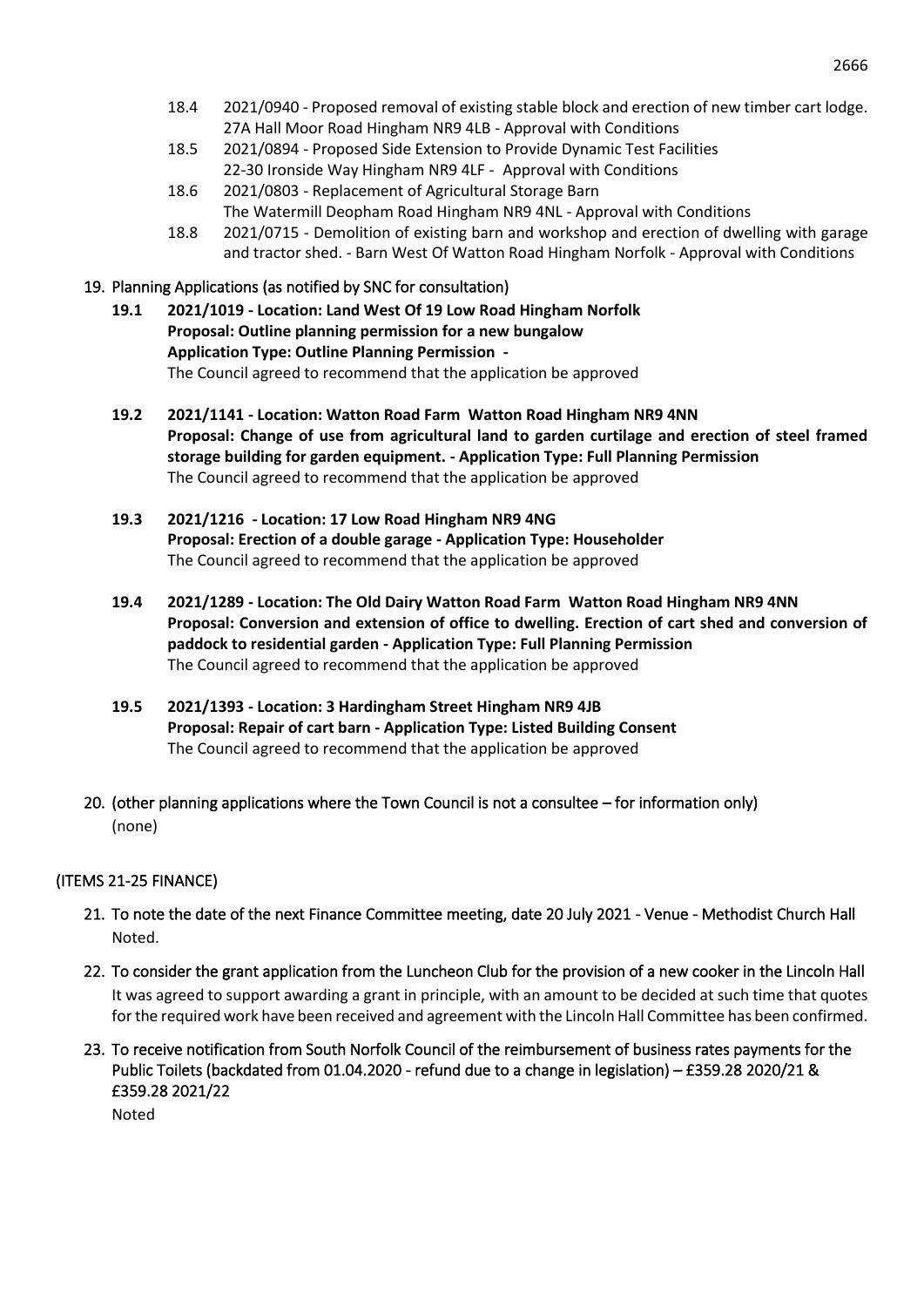24. Proposal to agree for the Hingham Playing Field Association to use the remainder of the S106 money £237.77 (left over from the outdoor gym equipment) for the provision of other outdoor sports equipment (suggested Basket Ball equipment), as authorised by South Norfolk Council and the developer.

The Clerk advised that South Norfolk Council had been in touch with the developer who had agreed to the amount of S106 money left over from the installation of the outdoor gym equipment being used for the provision of outdoor basketball equipment. It was agreed that Hingham Playing Field Association should be able to use this money towards the provision of such equipment at the sports field.

## 25. To approve Accounts for Payment

The accounts for payment were agreed as below and the cheques signed. The credit from Anglian Water was noted.

| <b>REF</b>   | <b>AMOUNT</b> | <b>PAYEE</b>          | <b>DETAILS</b>            | <b>VET</b> |
|--------------|---------------|-----------------------|---------------------------|------------|
| 104181       | £1,075.47     | staff                 | WAGES (1065.51)           |            |
|              |               |                       | <b>BINBAGS (9.96)</b>     | £1.66      |
| 104182       | £1,169.46     | staff                 | <b>WAGES</b>              |            |
| D DEBIT      | £80.82        | <b>NEST</b>           | <b>PENSION</b>            |            |
| 104183       | £717.24       | <b>HMRC</b>           | TAX/NI                    |            |
| 104184       | £240.00       | COZENS (UK) LTD       | STREET LIGHT MAINTENANCE  | £40.00     |
| 104185       | £686.70       | E-ON                  | STREET LIGHT ENERGY       | £114.45    |
| 104186       | £50.20        | JS.                   | <b>BIN / LITTER COVER</b> |            |
| 104187       | £3,087.17     | <b>TTSR LTD</b>       | <b>GRASS CUTTING</b>      | £514.53    |
| 104188       | £50.00        | LINCOLN SOCIAL CENTRE | <b>HALL HIRE</b>          |            |
| 104189       | £40.00        | THE INFORMATION       | <b>REGISTRATION</b>       |            |
|              |               | <b>COMMISSIONER</b>   |                           |            |
| 104190       | £13.51        | <b>ANGLIAN WATER</b>  | <b>CEMETERY STANDPIE</b>  |            |
| 104191       | £22.29        | <b>ANGLIAN WATER</b>  | <b>FAIRLAND STANDPIPE</b> |            |
|              |               |                       |                           |            |
| <b>TOTAL</b> | £7,232.86     |                       | <b>TOTAL VAT</b>          | £670.64    |

26. To confirm that the newly co-opted Councillor has received a copy of the Good Councillor Guide, Code of Conduct, Standing Orders and Financial Regulations

Cllr Sta Ana confirmed that she had received the documents listed.

27. For the newly Co-opted Councillor to receive the "Registration of Pecuniary and Other Interests" forms which must be completed, signed and returned to the Clerk by 02 August 2021

Cllr Sta Ana had completed the form which she returned to the Clerk at the meeting.

- 28. Address to the Council by, and Council discussions with, representative (s) of the Hingham Road Safety Campaign group regarding the Hingham Road Safety Campaign team's request for an early meeting/meetings with the Town Council, open or otherwise, dedicated to discussing how the team's report findings could be progressed, with particular reference to GNLP0520 and the Council's prospective work on a Neighbourhood Plan
	- Two representatives of the Hingham Road Safety Campaign group were present at the meeting and spoke to address the Council raising the following points:
	- Speeding is top of residents' concerns
	- Five accidents had taken place recently on B1108, Hingham
	- A resident has recently started a social media campaign suggesting that there should be a pedestrian crossing on Dereham Road, following an alleged incident where a child was nearly hit by a vehicle
	- There are no pedestrian priority crossing points in Hingham, the footway infrastructure is inadequate, especially for those using mobility aids, including the existing pedestrian island on Norwich Rd which some residents have raised concerns over its safety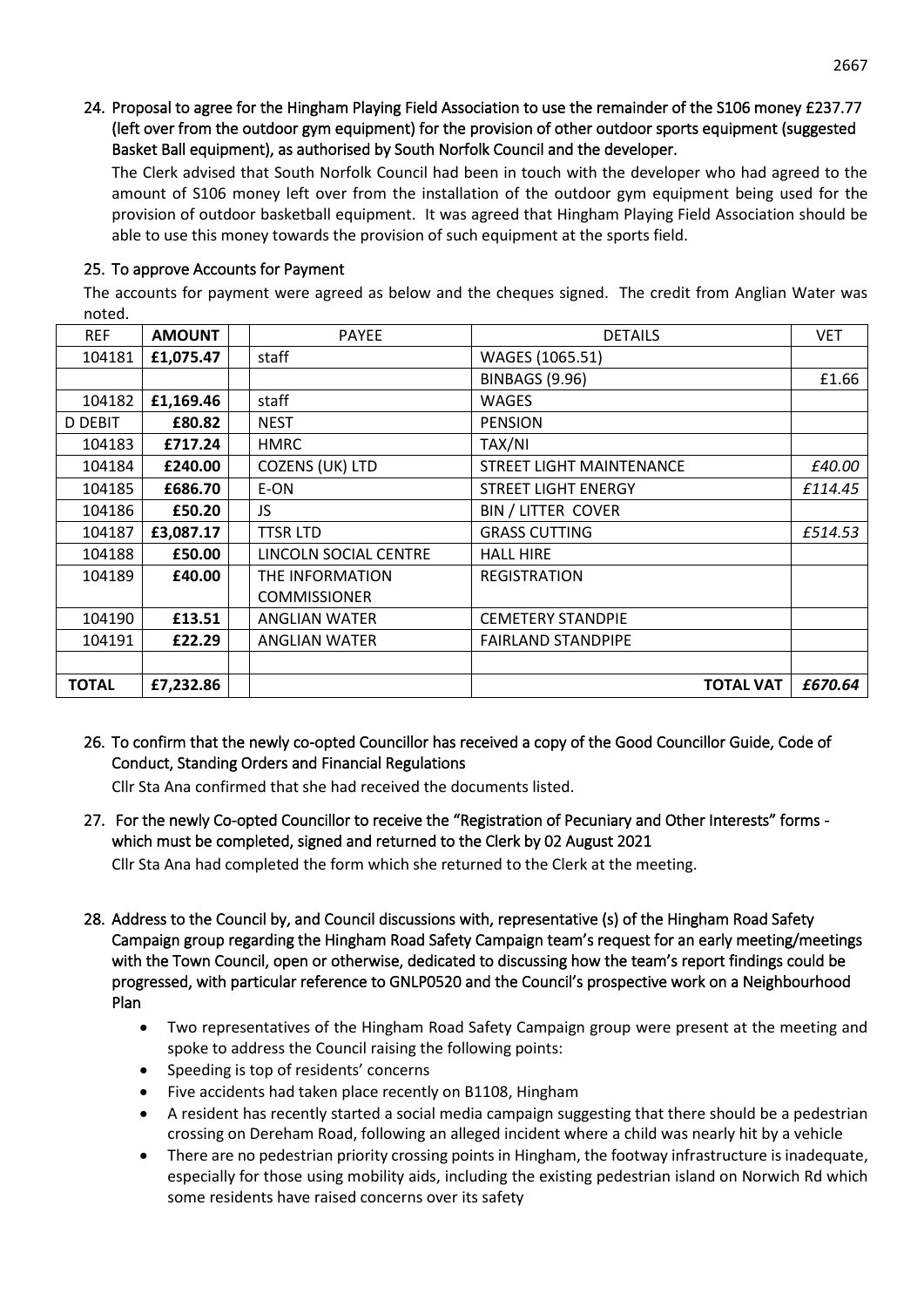- The HRSC group have submitted representation regarding the allocation of GNLP0520 in the Greater Norwich Local Plan, and development of this land will "lock in" the B1108 to its current state, leaving no physical room for improvements
- The development of GNLP0520 needs to be a priority for the Town Council and they need to "have a plan" of how they are going to respond when the application is submitted
- Norfolk County Council Highway policies and the way they conduct their affairs need challenging, to put a case for infrastructure in Hingham. The policies do not support the identification of Hingham in the GNLP as a key service centre
- The HRSC group have produced a comprehensive report highlighting the issues and putting forward suggestions for solutions. The HRSC groups requests to meet with representatives of the Town Council to discuss the suggestions put forward

The Town Council responded that they were very grateful to the HRSC group for the work put in to highlight the issues of road safety, however it was pointed out the Council had previously discussed the report at length and did not agree that the solutions proposed were suitable or feasible. It was highlighted that it has previously been raised that the survey undertaken by the HRSC group did not seek views on the suggested road improvements as presented in the report, and that residents had contacted the Council to make representation against some aspects of the campaign.

The Town Council did not agree to hold closed meetings with the HRSC group, preferring to keep the discussions within a public forum so that such discussions remain transparent and be open to all to attend meetings and put forward a point of view.

The Council agree that speeding and road/pedestrian safety is something that needs resolving, in particular the lack of pedestrian priority crossing points and advised that the Town Council had requested that a pedestrian crossing point be included in the safety feasibility study for the Fairland. It was noted that the new roundabout being created in Great Ellingham and the likelihood of the additional housing in Great Ellingham causing an increase in traffic exiting the Attleborough Rd in Hingham, may give more leverage in campaigning for work identified as feasible in the study, to actually be undertaken. Improvements to the Fairland crossroads junction is something that the Town Council have been requesting for many years. As yet the results of the safety feasibility study are still awaited from NCC.

The Town Council will in the near future be considering whether to undertake a Neighbourhood Plan, and (if it is agreed that a plan should be undertaken) it is hoped that road safety can be included in that document and that the HRSC group will play a part in the plan making process. The Town Council will be meeting with a consultant to obtain further information on the plan making process before the Neighbourhood Plan Working Party make a recommendation to the Town Council.

It was noted that the Town Council must be mindful of the £48million budget cuts needed at Norfolk County Council and it was suggested that dialogue needs to be undertaken with management level rather than with the highway engineer. The Chairman asked County Cllr Dewsbury how the Town Council can be of greater influence with NCC to get some road safety improvement to the town.

Cllr Dewsbury advised that County Cllr Martin Wilby was proposing that there be an initiative to allow Parish Councils to put forward requests for improvements to the rural road network and that this would be done on a district by district basis. It was queried by the Council if Hingham would be too large to be considered rural and would therefore not qualify for inclusion is such an initiative, it was also suggested that the scheme, if it goes ahead, should be open to all district at the same time to at least make their suggestions for improvements needed. Cllr Dewsbury advised that she didn't have any more information at this time. The Clerk will make enquiries with County Cllr Wilby.

The debate on the points raised was halted by the Chairman after approximately 20 minutes.

## 29. To propose, discuss and agree applications to South Norfolk Council for nominating Assets of Community Value

It was explained that Assets of Community Value are buildings, land and amenities that are important to the people that use them. Listing a property/premises as an Asset of Community Value gives community groups the opportunity to retain and save the amenities. Once the asset has been listed, if it's put up for sale the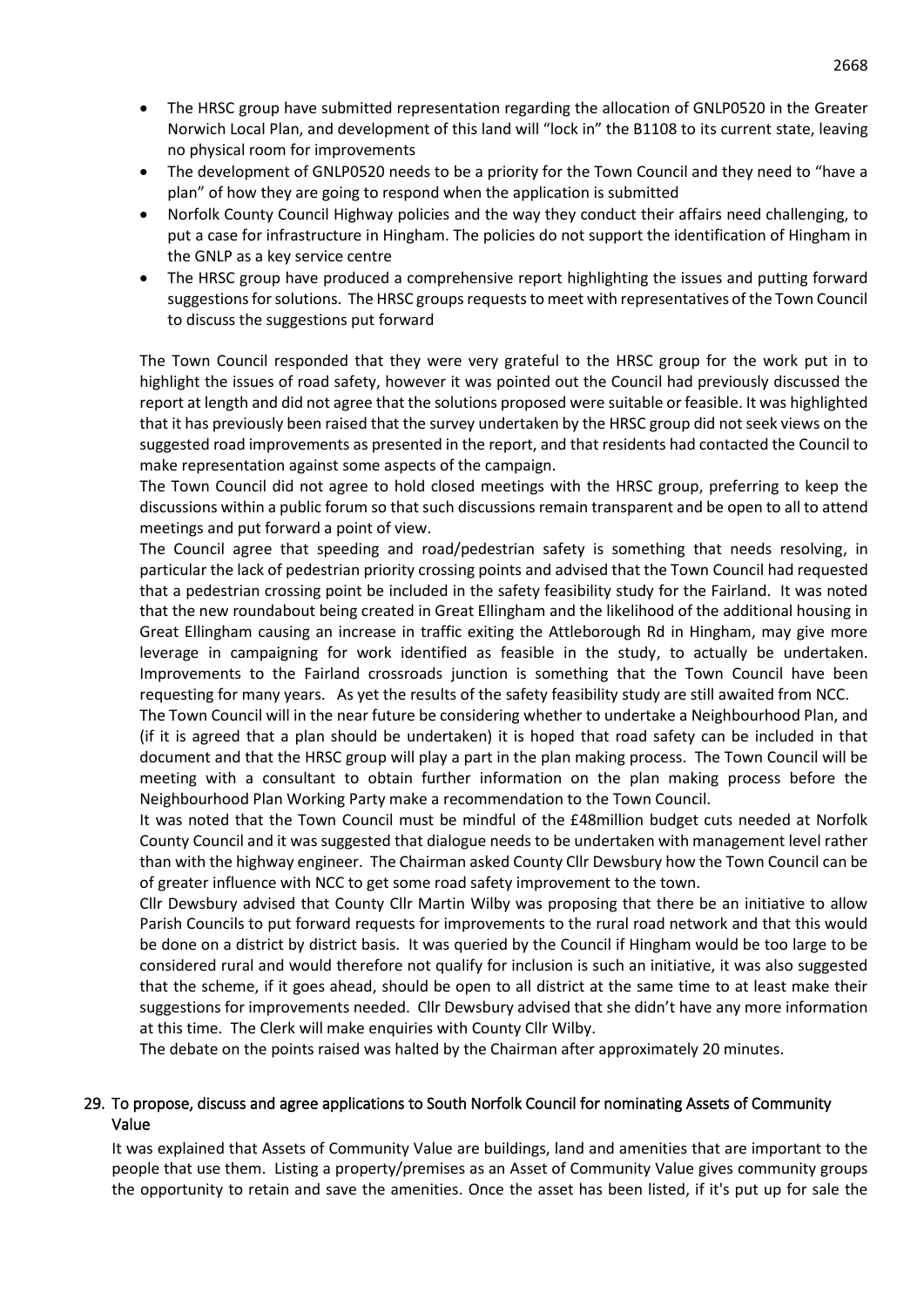community will be given the opportunity to purchase it, through Community Right to Bid. The community can have up to six months to raise the funds to bid for it. However, at the end of the period, the owner may sell it to whoever and at whatever price they choose.

It was noted that the White Hart pub is listed by South Norfolk Council as an Asset of Community Value and the listing expires end September 2021. It was suggested that the Bowls Club, Lincoln Hall and Library should be listed under this scheme.

It was agreed to apply to SNC to have the White Hart relisted as an Asset of Community Value and to consider making applications to list other "venues", at a future meeting.

## 30. Proposal to arrange a (£ paid for) meeting with a local Consultant (in community projects) to seek and obtain advice regarding Consultancy during the preparation of a Neighbourhood Plan

The Clerk advised that a session via Zoom with a consultant would cost in the region of £90-100. It was agreed that this should be arranged and include all Cllrs, so it could be better understood as to what a consultant's potential roles in the Neighbourhood Planning process are.

## 31. To receive and discuss the invitation to submit a bid for Norfolk County Parish Partnership funding

The Clerk advised that the projects have to be highway related and that projects requiring a road traffic order cannot be applied for, therefore the reference in the invitation letter to "better crossing facilities" was limited to dropped kerbs and pedestrian islands, and did not include such things as zebra crossings.

The Clerk had made enquiries with NCC who had advised that a car park would not be considered under the scheme, renovations of the existing Market Place bus shelter (built in the 1950's) would be an acceptable project bid.

It was noted that the bus shelter was built to commemorate the Queen's coronation and that renovations to tie in with her Platinum Jubilee would be well timed. It was also noted that the bus shelter serves as a meeting place for youngsters, who use it as a place to sit and chat.

## 32. To consider a request from Chalfont's Café to hold a charity fundraising afternoon tea on the Market Place green (date to be confirmed).

It was agreed to allow the green to be used providing that the organisers have insurance and a risk assessment in place.

## 33. To review Standing Orders

The Clerk advised that the Standing Orders relating to remote meetings now need to be removed as the legislation expired in May 2021. It was agreed that the Clerk should make the necessary amendments to Standing Orders and that they be bought to a future Council meeting for approval.

The meeting ended at 9.40 pm

Signed…………………………………………………………………….. Chairman 07 September 2021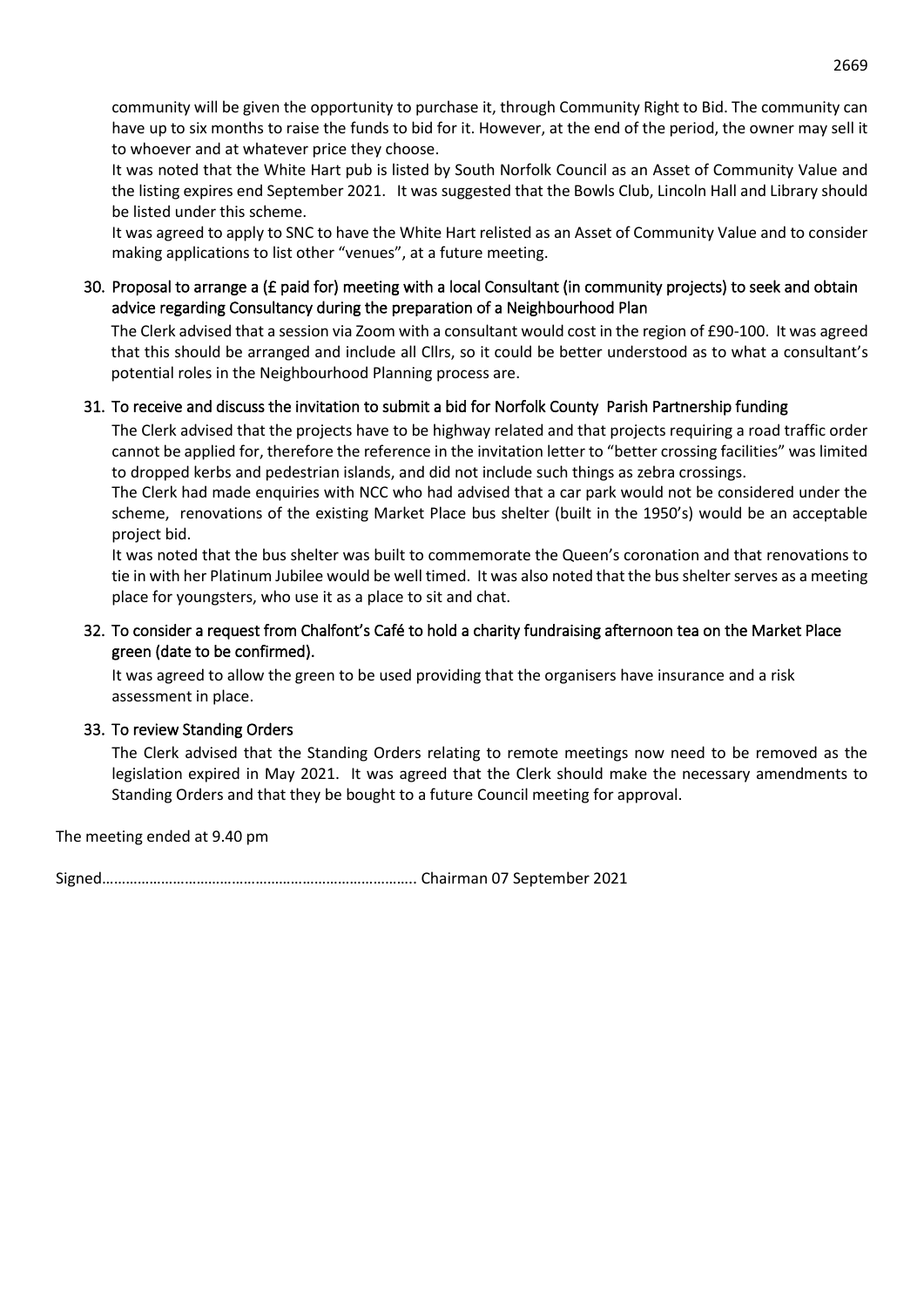## Matters Arising From the minutes of the meeting on 01 June 2021

- MIN 10.2 Dog Fouling signage purchased for the churchyard, to be installed. Notice has gone in the parish magazine. Enquiry to SNC regarding the national green dog walker scheme – no response received (District Councils can purchase a licence from Falkirk Council to use the scheme and its merchandise, to help Parishes/communities groups roll out the scheme in their communities) MIN 10.6 Parish Archives – collection of the materials to be arranged.
- MIN 22/23 Annual Governance forms submitted to the external auditor, and acknowledgement received
- MIN 24 Parking Please do not park on the grass signs to be purchased. A notice has gone in the Parish Magazine regarding "Parking Legally, Parking Safely"
- MIN 25 Council training to be arranged

# Other Updates/Outstanding Issues

- Fairland Feasibility Study A traffic study is being undertaken, the Clerk has been in touch with the officer now dealing with this who has advised
- "The main objectives of this feasibility study is
- To identify feasible safety improvements at Fairland Crossroads
- Consider parking restrictions on Dereham Road between Pottles Alley and Baxter Road &
- Consider suitable locations for a formal crossing on Church Street.
- I have considered several options for each objective outlined above which I have presented at the design roundtable meeting on 22 March 2021 and again on 17 May 2021.
- The feasibility report is almost ready. I am just waiting for the traffic survey data which I have commissioned on 17 May 2021. Once I've the traffic survey information, I will be able to complete the feasibility report".
- Public toilets Quotations for electrical checks and cleaning/redecoration of the toilets are being sought
- Police update "All reasonable lines of enquiry were looked into but no suspects were identified" (case filed)
- LGA revised Model Code of Conduct– endorsement by NALC awaited
- Norfolk ALC have advised that NALC have been writing guidance for use with the new code of contract, this is being finalised currently ready for publication.
- The Clerk will arrange a suitable date for the skate park maintenance visit to take place after the RoSPA inspection report has been received (the RoSPA inspection is due in June)
- Skatepark repairs –. Joins in the tarmac to be filled .
- Tree Survey quotations for relevant work to be obtained
- Creation of a wildflower/bee friendly area in the cemetery plan to be drawn up on how to achieve this.
- Several suitable areas have been identified, Clerk and Chair to speak with the Council's Gardener
- Trees for planting (Fairland and Market Place permanent Christmas Trees) will be sourced in Jan 2022
- Notice boards for the toilets to be purchased
- Notice Boards both wooden notice boards are now becoming difficult to open and lock they become damp and condensated.
- The clerk advises considering the purchase of a new purpose built free standing notice board if there is a suitable location in the Market Place - a new notice board for the Fairland is also recommended – To be added to a future agenda
- Market Place Payphone A payphone has been installed the kiosk door has been repaired. BT have been asked to refurbish the kiosk – however there has been no response to this
- Church Clock –Site visits will be looked into post lockdown
- Installation of cycle racks to be arranged
- NCC are undertaking a Cycle parking project, the Clerk has asked if funding is available for the installation of the cycle racks already purchased, no response as yet
- Street Lighting the contractor has been asked to undertake the renumbering of the footway lights this is due to be undertaken soon.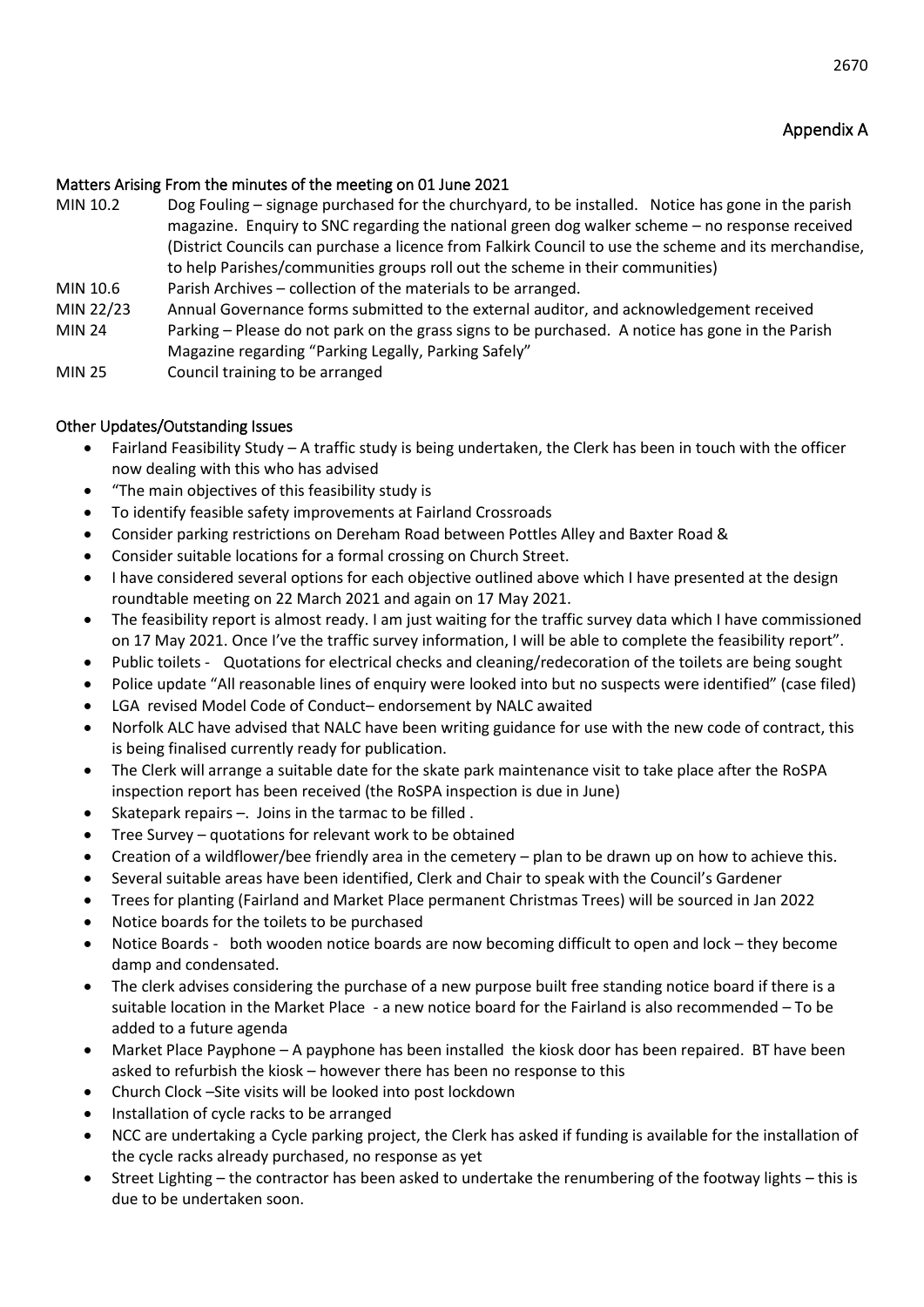- A condition report is awaited on all of the Council's footway lighting (priority can then be assessed depending on the condition/safety of the light columns, for obtaining quotations for changing lights to LED)
- With regards to possible solutions to replacing the Tally Alley light, the contractor suggested the use of illuminated bollards, ownership of the alleyway needs to be established.
- Communications Policy (including social media this is being worked upon )– Cllrs are reminded not to comment on public social media pages making reference to themselves as Councillors, in a way that could give inaccurate information or be misleading or misconstrued as the Council having discussed and agreed something, when this is not the case. Staff/Cllr communication/relationship protocol to be drafted
- Cemetery fees discretion policy The Clerk has been working on this as an overall Cemetery Fees Policy all points relevant to the fee structure including frequency and method of fees reviews This is to be finalised and bought back to a future Town Council meeting with a review of the cemetery fees and cemetery terms and conditions.
- Extension of Cemetery Driveway and turning circle The Clerk has spent some time in the cemetery looking at the area that would be required to extend the driveway – the area is very extensive – and the clerk is concerned about the application of such a large area of tarmac – (environmental and cost)
- There may be other more appropriate solutions including a shorter tarmac extension followed by "matting" under the grass surface (and possibly a tarmac path for better pedestrian/disability access), and leaving the existing grass as a driveway over the old cemetery area - advice is needed from a funeral director with regard to vehicles used. The use of the driveway (as in frequency) for funerals is minimal therefore the grass should not become too worn from being driven on - this requires a lot of further thought to ensure the Council have a cost effective but long term solution for the future use of the cemetery
- 2 steel liners for the Market Place bins to be ordered need to re measure the inside of the bin (liners available at a reasonable price are a slightly different size to the existing ones (by mm's) - Have not yet found liners of the same size -
- Commemorative Plaque for the Fairland Bus shelter To be ordered

Report prepared 05 July 2021 does not include Matters Arising when the item is on the forthcoming meeting's agenda

Crime Figures – latest update May 2021

.

https://www.police.uk/pu/your-area/norfolk-constabulary/wymondham/?tab=CrimeMap on or near:

Lincoln Avenue - Public Order 2, anti social behaviour 2, violence and sexual offences 1,

Norwich Street - violence and sexual offences 1, Public Order 1

The Fields – Other Crime 1, Southburgh Lane - violence and sexual offences 1

Admirals Walk - violence and sexual offences 1, Ringers Lane - criminal damage and arson 1, Public Order 1, Bears Lane - violence and sexual offences 1, Mill Corner - violence and sexual offences 1

The Fairland – Robbery 1, Chapel Street – Other Theft 1, The Dell - violence and sexual offences 1